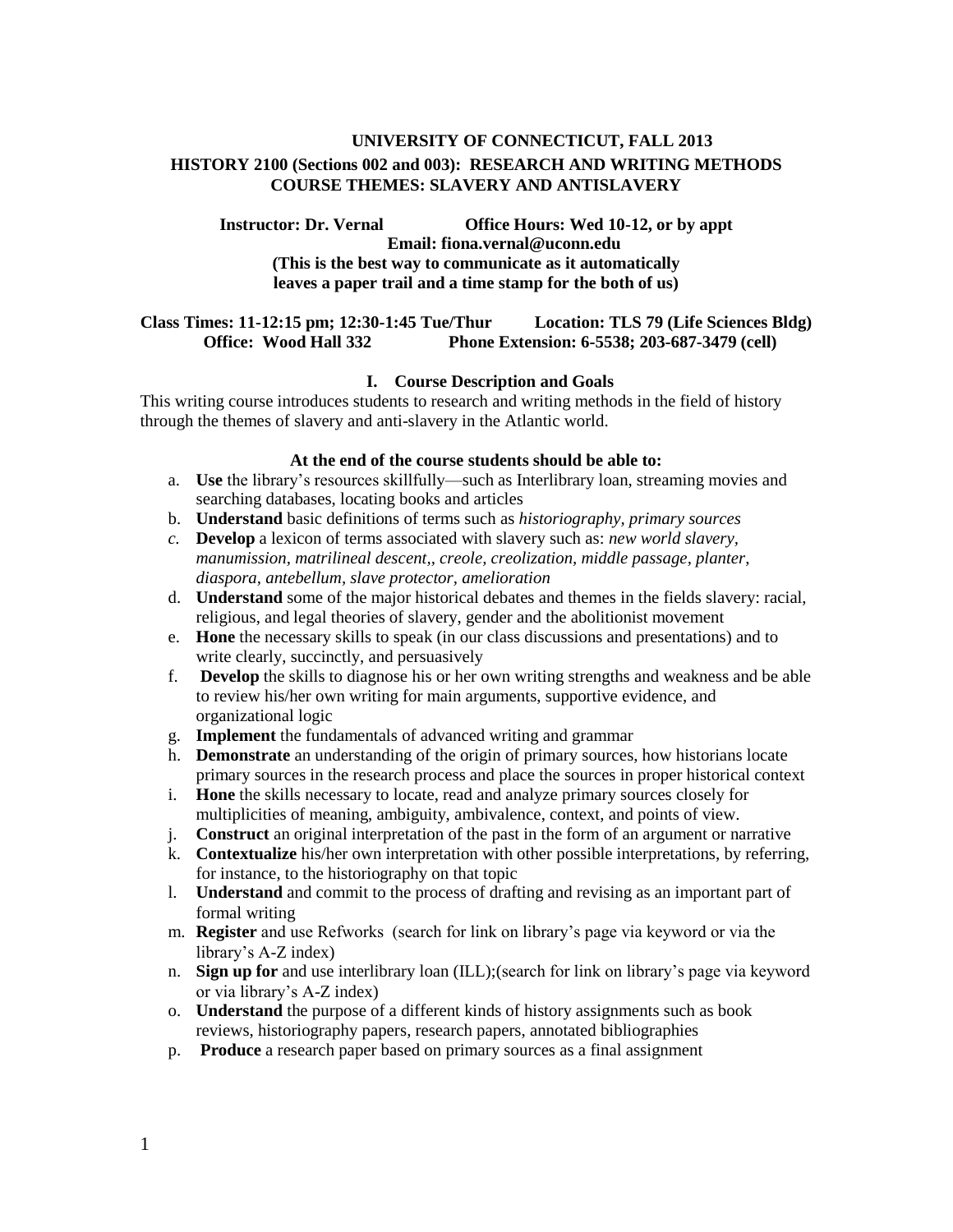#### **II. Course Structure and Policies**

Attendance is mandatory. Medical, Athletic, NEAG-related and other legitimate absences will be excused with the appropriate paperwork from Health Services or athletic administrator; and via arrangement with Dr. Vernal. Students are responsible for planning ahead for any scheduled (meaning that you know ahead of time that there will be a conflict) work or classes that will be missed and make up that work. Forward all relevant paperwork involving accommodations as soon as possible. If you become ill, experience a family emergency, please have someone contact me via email—as soon as it is possible—so we can make arrangements. If you miss a class for which there was no written assignment, you must produce a 2-page overview of the assignment you missed to get credit for this class—and within one calendar week of your absence; this option applies to legitimate absences only; students will receive a zero for that day he or she has an unexcused absence.

#### **III. Readings available from the CO-OP for purchase: 7 items**

*All other readings are available full text via the various library databases or HUSKYCT, on-line, or will be distributed in class*

*Please do not wait until the last minute to purchase these books as procrastination cannot be used as a reason to be given an extension on an assignment; if you have financial challenges, consider interlibrary loan or talk to the professor who may have a spare copy for lending*

- 1. Christopher Leslie Brown , *Moral Capital: Foundations of British Abolitionism* (Published for the Omohundro Institute of Early American History and Culture) [Paperback], University of North Carolina Press (March 27, 2006) ISBN-10: 0807856983 ISBN-13: 978-0807856987
- 2. James Brewer Stewart, *Holy Warriors: The Abolitionists and American Slavery* Hill and Wang; Rev Sub edition (January 15, 1997) ISBN-10: 080901596X ISBN-13: 978-0809015962
- 3. Henry Louis Gates, Jr. *The Classic Slave Narrative*s. Signet Classics; Reissue edition (January 3, 2012: here you will find our slave narratives ISBN-10: 0451532139, ISBN-13: 978-0451532138
- 4. Harriet Beecher Stowe, *Uncle Tom's Cabin*, Dover Publications; (5th) edition (August 1, 2005)
	- ISBN-10: 0486440281 ISBN-13: 978-0486440286
- 5. Mary Lynn Rampolla, A Pocket Guide to Writing in History, Bedford/St Martins, 7 th edition ISBN 978-0-31253503-2 ISBN 10: 031253503-1
- 6. Melton McLauren, *Celia a Slave*. Avon,1999 ISBN-10: 0380803364 ISBN-13: 978-0380803361
- 7. Paul Finkelman, *Defending Slavery: Proslavery Thought in the Old South: A Brief History with Documents* (Bedford Series in History & Culture), Bedford/St. Martin's; first edition (March 5, 2003) Language: ISBN-10: 0312133278ISBN-13: 978-0312133276

**Optional/Recommended**. Quick Study English Grammar guide (please ask CO-OP staff where this is located—usually on the first floor, but things are in flux given the changes) **Note**: the following electronic, full text sources are our Gates, *Classic Slave Narratives* book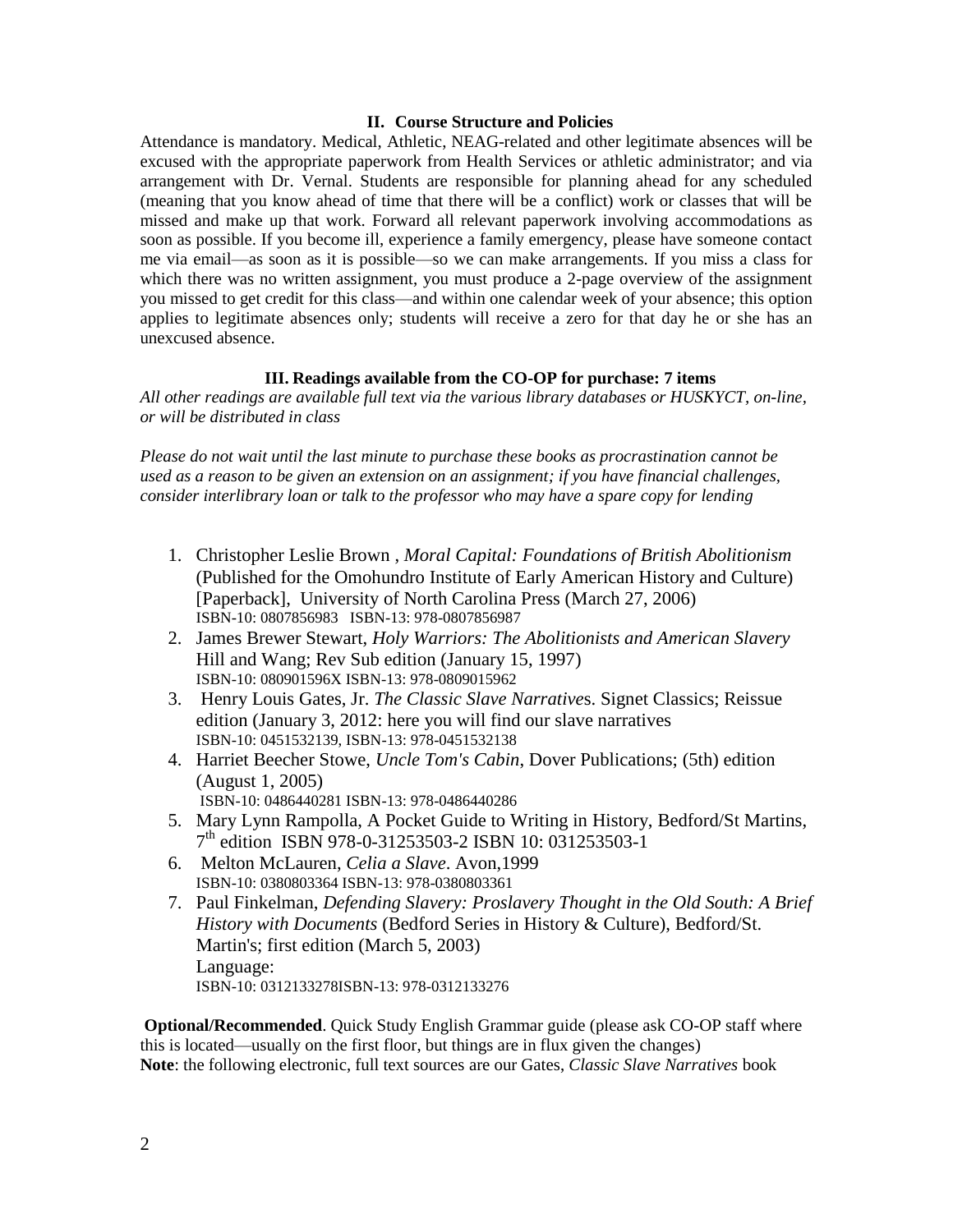a. Mary Prince, *The History of Mary Prince, A West Indian Slave, related by herself*, 1831 (Full text electronic access from the Documenting the South Database;

b. Harriet Jacobs, *Incidents in the Life of a Slave Girl*, 1861 *(Full text electronic access from the Documenting the South Database*

c. Frederick Douglass, *Narrative of the Life of Frederick Douglass*, 1845 (Full text electronic access from Google Book

*Note: there are a few weeks when we will be reading articles. ALL of these articles are available as full text resources via the library. Understanding how to look for articles is a part of the skill set you need to acquire for this class. My advice: even if you are going to read it the night before (which is not recommended), try to download it before that time. Please see me if you have any questions about accessing these articles and the library staff is happy to assist you.*

**IV.Grading Point System: out of a total possible range of 450 points In order for you to have completed the course, you must do all the required assignments 450-425: A 424-405 A- 404-381 B+ 380-358 B- 357-336 C+ 335-312 C- 311-291 D+ 290-268 D- 267and below F** 

180 points 9 Reading Responses: *Brown, Finkleman\*2, Mclauren, Stewart, Stowe Prince, Douglass, Jacobs* @20 points each; See weekly descriptions;

60 points Library Assignment, Slave Ads, Award Winning Books

- 100 points: Participation (in weekly discussions): the quality of the discussion rests on your engagement with the weekly readings. **Each student is required to write a reading summary for the assignments** (typed, paginated, single-spaced, stapled, if you are handing it to me) due via HUSKYCT and in class. You may print single spaced and double-sided in 10-12 point font. See the specific guidelines below.
- 100 points: Final paper on the antislavery movement
	- 10 Points Draft, final meeting with Dr. Vernal

#### **V.** *Citation Style and Paper Format*

The citation style for this class is based on the Chicago Manual of Style, with handy guidelines in Rampolla, *Pocket Guide.* It is your responsibility to use the appropriate formatting for your papers. Final papers must be justified—aligned straight on the left margin *and* the right margin paginated, double-spaced, with one-inch margins all around. A separate title page should include your name, the title of the paper and the course and the due date of the paper for all formal papers. Informal writing, such as reading responses, should be single-spaced and copied into HUSKYCT. Remember to take advantage of the University's Writing Center for additional assistance. Please see me during office hours if you have questions about the class and your assignments. If my office hours conflict with your class schedule, please make an appointment to see me—this is generally true of other faculty members.

#### **VI. General Assignment Guidelines**

For the specific books, that we are reading or reviewing, discussion questions have been or will be provided. When in doubt, be sure that you include the following information: *an overview/summary of the major themes and arguments of the book or articles with an explanation of the sources of evidence and case studies/examples used to support the argument and any specific or additional questions described in the assignments.* All assignments need to be brought to class. In case of an absence, please send via email by class time. Any assignment not posted or handed in by class time will be considered late and will not be accepted after the next class period. Two point deduction per day.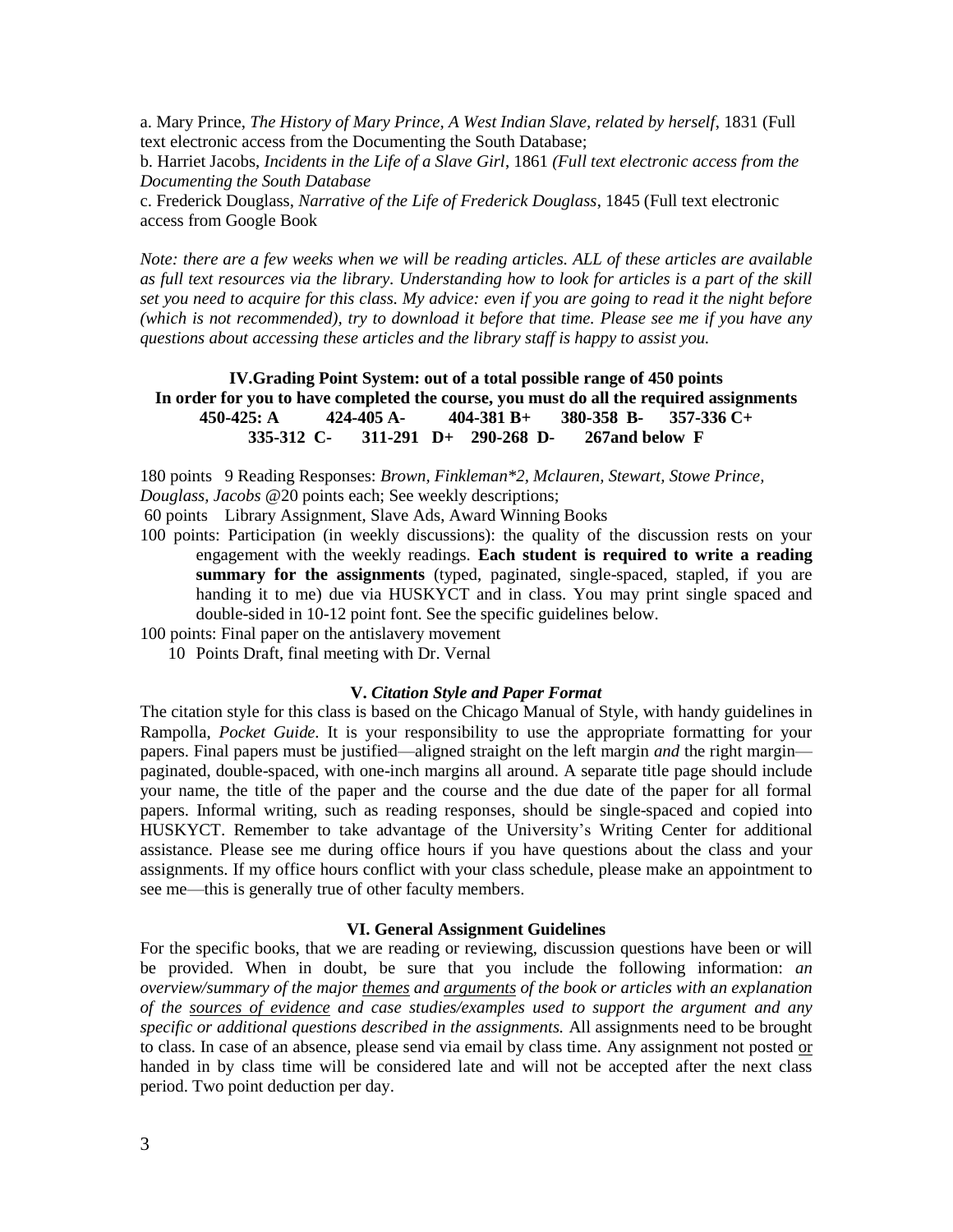#### **VII. Weekly Course Guide** Week One (1) Tues 8/28; Thur 8/30: Introductions. **Syllabus Overview**

# *At a Glance View ASSGN=Assignment RR= Reading Response*

| Tuesday                                   | Thursday                            |
|-------------------------------------------|-------------------------------------|
| 8/27 In class work ASSGN #1;              | $8/29$ ASSGN #2 due in class for    |
| homework: ASSGN #2                        | discussion; ASSGN#3 distributed     |
| 9/3 Meet in the Library Electronic        | 9/5 Meet in the Library, Electronic |
| Classroom 1; work on ASSGN #3             | Classroom 1; ASSGN #3 due at end    |
|                                           | of this class period; Begin reading |
|                                           | Finkleman, 1-40, 96-128; answer     |
|                                           | questions at back at the book for   |
|                                           | purposes of class discussion        |
|                                           |                                     |
|                                           | Add/drop period is coming up on     |
|                                           | 9/9                                 |
| 9/10 Finkleman, 1-40, 96-128              | $9/12$ Finkleman, pages 157-211     |
| discussion; please be prepared and your   | RR1 # 1 due                         |
| RR# 1 is due next class session           |                                     |
| $9/17$ In class work                      | 9/19 RR2 due# Finkleman,            |
|                                           | pages129-156; start reading Stowe   |
|                                           | if you have not already begun       |
| 9/24 NO CLASS; Read Stowe, work on        | 9/26 STOWE RR#3; field trip on      |
| your RR                                   | Saturday, 9/28                      |
| 10/1 Discussion of our field trip; please | 10/3 RR#4 on Lasser due             |
| read Lasser article for RR#4              |                                     |
| 10/8Discussion of Celia, A Slave,         | 10/10 RR #5 due Celia, A Slave      |
| prepare RR#5                              | due; start reading Mary Prince      |
|                                           | narrative                           |
| 10/15 In class work, intro to Caribbean   | 10/17 RR#6 Mary Prince due          |
| <b>Slavery and Antislavery</b>            |                                     |
| 10/22 Jacobs discussion                   | 10/24 RR# 7 Jacobs due              |
| 10/29 Douglass discussion                 | 10/31RR#8 Douglass due              |
|                                           | Discussion of Roth article and      |
|                                           | Douglass                            |
| 11/5 Discussion Stewart, Holy Warriors,   | 11/7RR#9 Stewart, Holy Warriors,    |
| preface-96                                | 97-206                              |
| 11/12 Discussion, Moral Capital, intro    | 11/14 RR#10 Moral Capital, part     |
| to part $2$                               | 3-epilogue                          |
| 11/19 Meet with Dr. Vernal, Individual    | 11/21 Meet with Dr. Vernal,         |
| Appts; start working on final papers      | <b>Individual Appts.</b>            |
|                                           |                                     |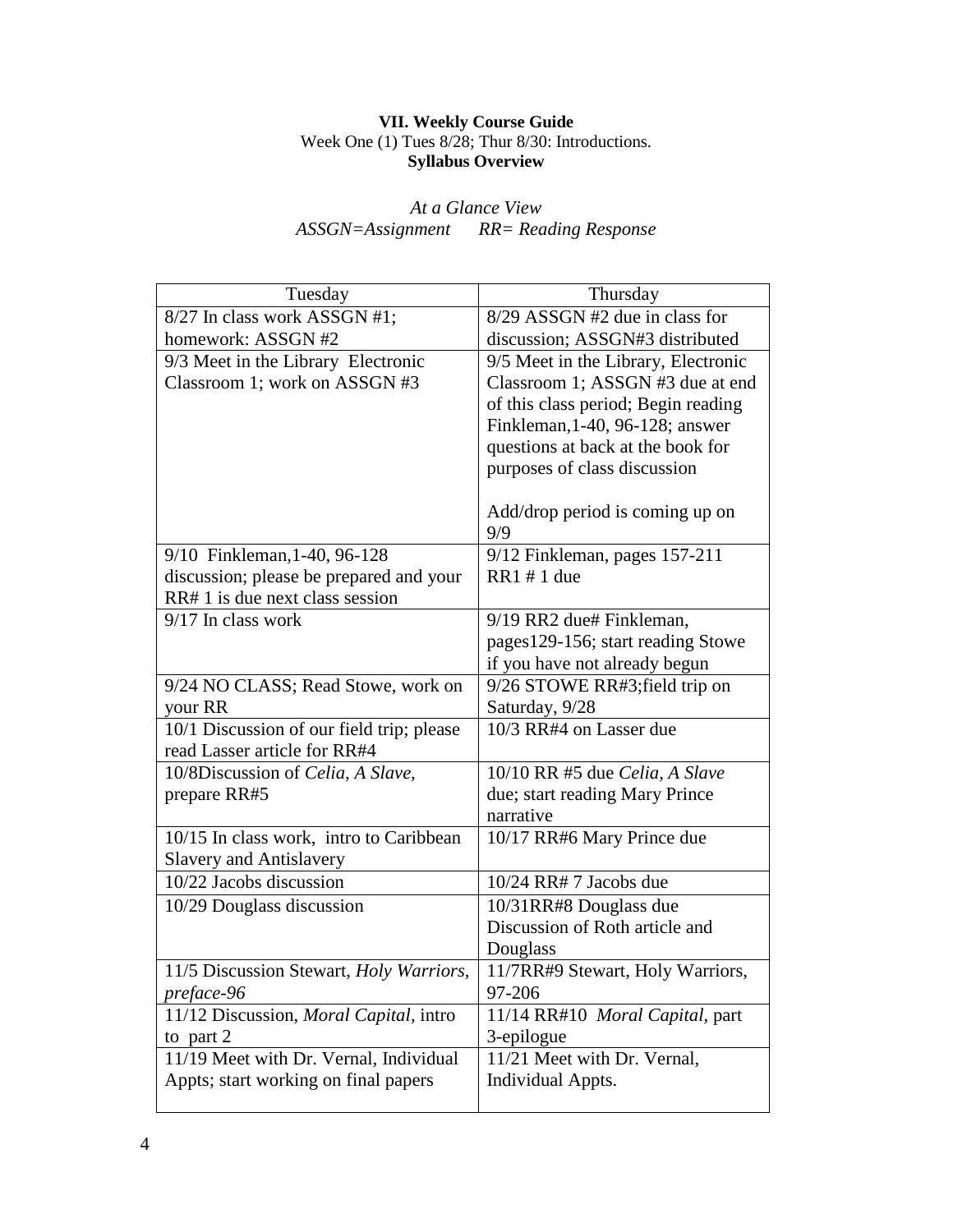| $\vert$ 11/26 vacation | $11/28$ vacation                   |
|------------------------|------------------------------------|
| 12/3 Work on Paper     | 12/5 Work on Paper which is due    |
|                        | Dec $10^{th}$ at noon in my office |

# **Week one, August 27 and 29**

## **Tuesday, August 27**

Tasks: 1. Please read your class *syllabus*: familiarize yourself with the course goals, structure, policies, paper format, citation styles, and discussion guidelines/questions, and what to do in case of illness and missed assignments. Every professor has his or her own style and idiosyncrasies and you should learn them immediately. Mine include these: *no texting and surfing the internet in class; you will not be allowed to have either instrument turned on in class if you use them in ways that are not class related ;if are late, enter the classroom as unobtrusively as possible; and finally, I am not your printer; please address your ink and printing card needs before class* 

The default email for this class is your UCONN Email. It is your responsibility to check that email for all class because PeopleSoft, huskyct and all other UCONN related sites are linked to your UCONN Email and not any other personal sites you like to use like yahoo or Hotmail. An easy solution is to have your UConn email automatically forwarded to your other email account if you don't intend to check it often. You may miss an important class email update because you don't check your UCONN email often

Please decide if you are staying in this class, and if so, please purchase the books. Procrastination on your part in buying your course materials will not be accepted as a legitimate reason to hand in assignments late.

Note cards: Place all of the following information on a note card:

1. Please write your name, email and contact information and second alternate email.

2. **Diagnose your own writing**: *what are your strengths, weaknesses and what do you want to/need to work on?*

3. **Journal Entry**: *Why am I a history major? What do historians do and what kinds of questions do they ask? What kinds of jobs are suitable for a* historian's *skills? What kinds of history are you interested in? For example, History of the US South, 20th century US history, African history, Middle Eastern history, Military history. (This will matter as you will find a book about this topic)* 4**. Thoughts/Images of Slavery**. *What do you already know about slavery? What would you like to learn more about?*

*Explanation of final research project: see the back of the syllabus*



IV. **Assignment #1 (See Assignment #2 which is due in class on Monday): In class work and homework** (Runaway Slave Ads, Primary sources, In class work) We will begin our discussion in class. The purpose of this assignment is to help us understand the mechanics of reading primary sources which you will have to do throughout this course. Review Rampolla's definition of a primary source (pages 6-7) and answer the questions below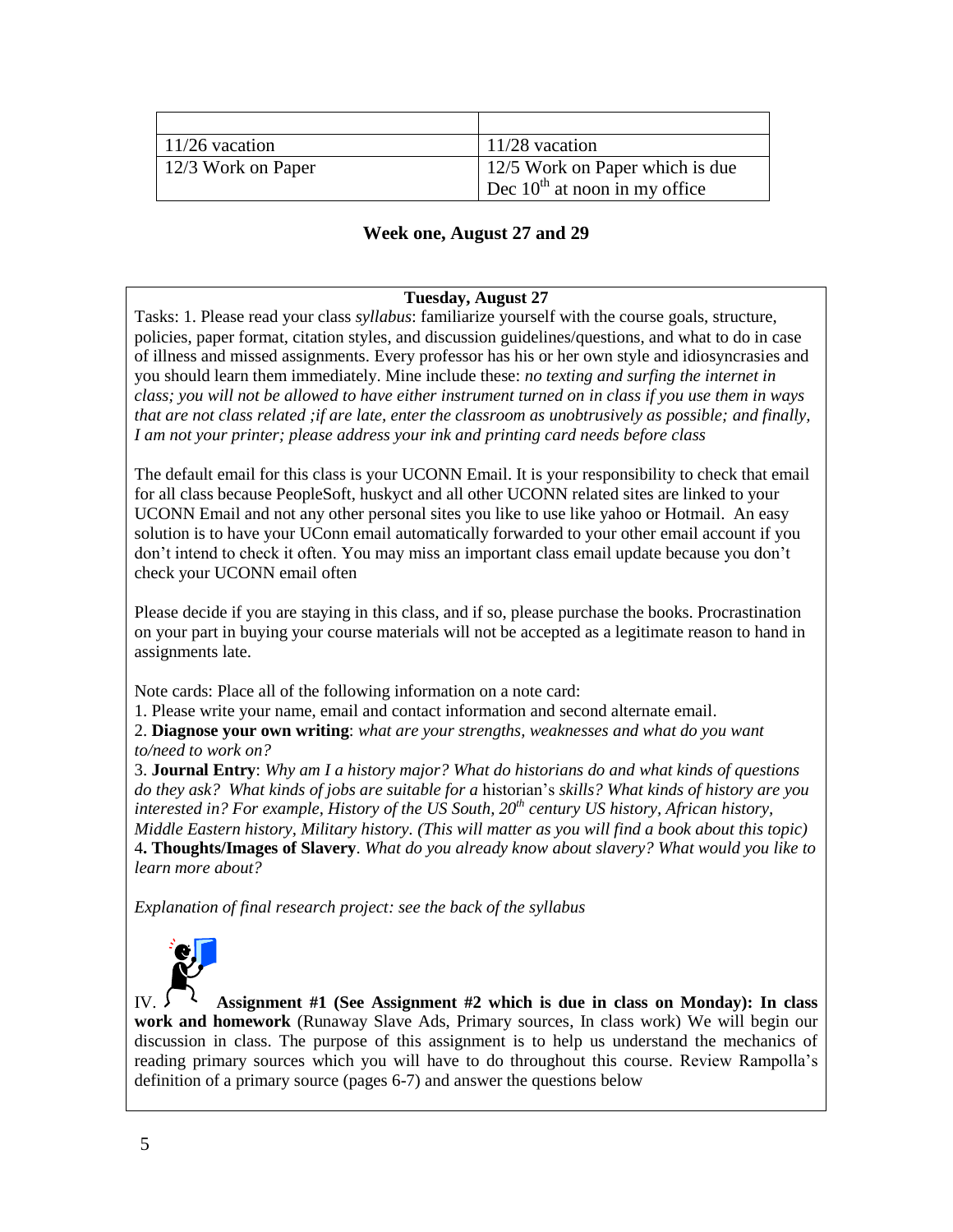*In what ways are the ads primary sources? What information can you glean from the ads? What research areas can you delve into with this kind of primary source? How might you narrow down a research topic if you wanted to use these sources as part of a research project and what other kinds of information (sources) would you need to add to make this a viable topic.*

*Based on what you have learned about reading primary sources, what is a particular area of your interpretation that you need to be careful about? (For example, for me, I need to be careful when I am reading certain words that may not have the same meaning from one era to the next and from one language to the next; consider the meaning of the word "gay" in our contemporary time, versus earlier usages that simply meant "happy;" or from our slave ads, consider how easy it is to mistake the word pistoles to mean pistols/guns as opposed to its actual meaning which is money/currency/Spanish gold coin).*

## **Homework for discussion due Thursday 8/29: The Work that Historians Do; Some Recent Trends in the Field**



**For Thursday, please do the following assignment on books that have changed the field**. Each field in history has annual prizes associated with it for the best book written for that year. For example African history has the Herskovits Award, Bancroft Prize, for American history; environmental history has the George Perkins Marsh Prize. There are many, many prizes; these are just two! **Choose a prize winning book on the theme of new world slavery (as opposed to say— Roman slavery) and do the following**.

- (a) What is the name of prize that the book was awarded
- (b) What specific/subfield field or additional field does it fall in (i.e. Southern history, civil war history, biography, legal history, gender history etc.,)
- (c) explain why the book was so honored (for example innovative research methods, changing the conversation in the field)
- (d) Print off and read two scholarly reviews of the book; read/digest them and attach the reviews to your reading response; note what kind of review article you found: see the list of the various types of reviews you may come across explained below; please attach your two reviews; they will count towards your points
- (e) List the publication information for the book you have selected and write the bibliographic information for the book at the top of your assignment. See Rampolla, *Pocket Guide*, page 116 for the guidelines for bibliographic entries. Please be prepared to present this information in class and to hand in a copy of your report in Thursday's class

Dr. Vernal distributes Assignment #3, "**Expert in the Library"** to students. It is due 9/5. The goal of this assignment is to develop your expertise in using the library's resources, and help you to become a discerning consumer of all types of historical literature, and to put those skills into practice.

You should begin this assignment soon and not wait until the last minute **We meet in the library all of next week on 9/3 and 9/5**

> **Week Two, September 3 and 5 9/3 and 9/5 Meet in Library Both Days!**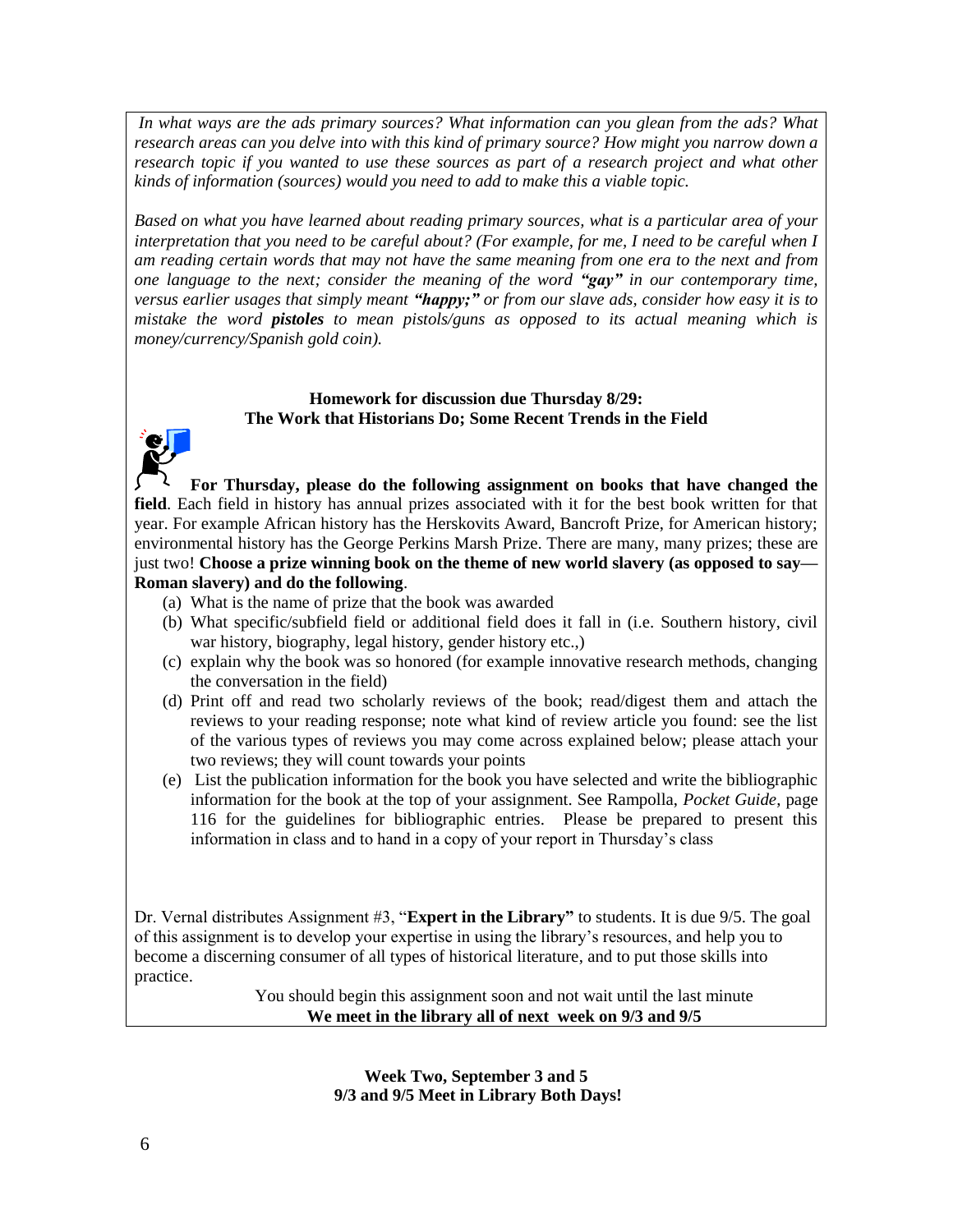#### **Become an Expert in the Library**

**Tuesday 9/3 Meet in Library for Info Session with Jennifer Lanzing, the history library liaison , meet in Electronic Classroom#1 on Level 1; Use the information you have learned here to help with your library assignment**

**Thursday 9/5 Meet in Library, Check in with Dr. Vernal, Level 1 where all the computer stations are;** you will need money to print in the library if you can't print at home or in your dorm; You will have the entire class period to work on your assignment and get any last minute issues resolved with my assistance. If you need to take a bit more time, you may hand the assignment in by 4:30 p.m. but you will have to trek to the history department to place it in my mailbox.

## **We also begin our writing assignments so plan your schedule carefully, The Finkelman Homework is due 9/10 and 9/12**

#### **Week 3 September 10 and September 12: 9/10 and 9/12**



**9/10** Paul Finkelman, **Defending Slavery: ProSlavery Thought in the Old South**, pages 1-40 and 96-128. Discussion in class of the intro and the "Religion and Slavery" theme covered in pages 96- 128. There is no reading response due for these readings but you should answer the discussion questions at the back of the book to prepare for class discussion. You do have a reading response for the second set of readings due at class time on Thursday. Please see the questions below. Hand your reading response in to me in class, please. I may ask you to role play so please be prepared for that as well

9/12 Finkelman, pages 157-211; Reading Response due on these readings in class

Reading Response Questions.

1. Samuel Cartwright comes to us as a scientist, observing and reporting on what he has seen. Do you think that his contemporary public will accept his views as more legitimate than other observers' because they are "scientific and experiential?" Why or why not?

2. Cartwright's and Nott's assessments are based on the supposed lack of certain key milestones in African development. What milestones are Africans missing according to these two?

3. In what specific ways are Africans likened to children according to Cartwright?

4. Which Biblical arguments do Cartwright, Grayson and Fitzhugh use to support their views?

5 Why does Cartwright ad Grayson criticize England and on what grounds do they do so?

6. Grayson's verse extols labor/work. What is his critique of freedom and what is the purpose of work/labor?

7 .On what grounds does Grayson criticize abolitionists?

8. Fitzhugh offers economic, racial defenses of slavery; explain these views.

9. What do you understand now about the intellectual arguments made to support the institution of slavery? Please provide a meaningful answer.

#### **Week Four, September 17 and 19 9/17; 9/19**

**Gender and Slavery; Deconstructing academic articles**

**Tuesday, 9/17: In class work, Slavery and the Law. See Reading Response questions due**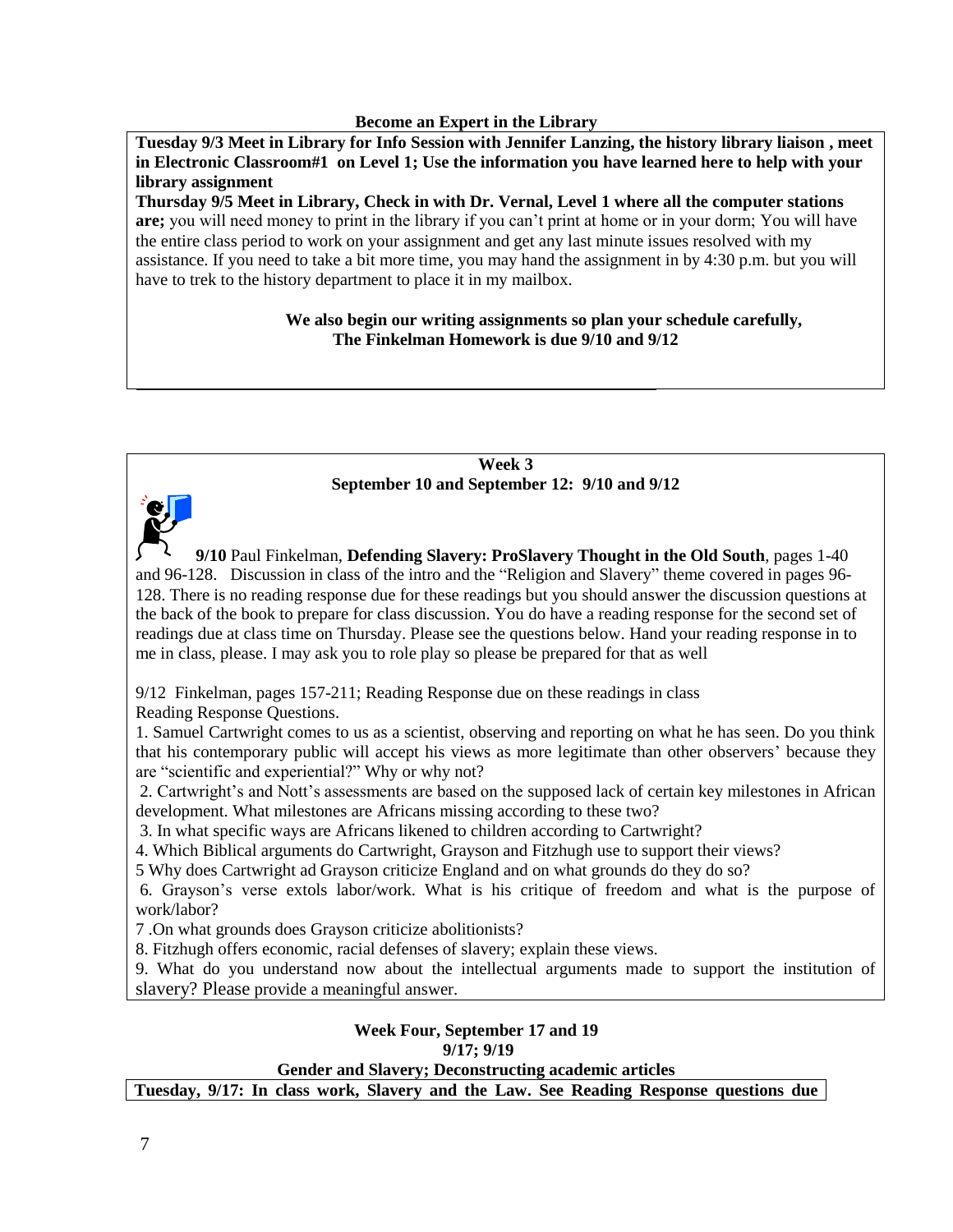## **Thursday**



**Thursday, 9/19:** Finkleman, *Defending Slavery*, pages 129-156 Reading Response Questions:

1. How did judges and legal theorists like Chief Justice Taney, Cobb, and Ruffin use law and legal theory to defend slavery?

2. Are there inconsistencies between the theory of law set out in *State vs. Mann* and Cobb's notions of how the law of slavery should operate?

3. There is an interesting argument about slavery being corrupting of both slave and free. How are the arguments made here specifically?

4. There is another argument about the overall interests of the slave owner preventing him/her from being exceedingly cruel towards his slaves. Is this sufficient to actual prevent harm to slaves?

5. What do you make of Taney's use of the Constitution to support his argument about slavery and the protection of private property? Can the Constitution be used to make an explicit, implicit, or ambiguous argument for slavery?

6. How are notions of natural law used to make explicit or implicit arguments for slavery?

Please start reading *Uncle Tom's Cabin. We will be discussing this book on Thursday*

# **Week Five, September 24 and 26 9/24, 9/26 Field Trip Saturday 9/28 \$9**

**Tuesday 9/24** NO CLASS ON TUESDAY BECAUSE WE HAVE A FIELD TRIP SATURDAY; **Thursday 9/26** Stowe, *Uncle Tom's Cabin* discussion; Reading Response Questions TBA

## **Week Six, 10/1; 10/3** *Uncle Tom's Cabin* **in context; Abolition and Gender**

**Tuesday 10/1,** Discussion, Stowe Center visit and the novel; please read the article for Thursday



**Thursday, 10/3** Discussion of Lasser article

Carol Lasser, "Voyeuristic Abolitionism Sex, Gender and the Transformation of Anti-Slavery Rhetoric," *Journal of the Early Republic* 28 (1) (2008): 83-114 Reading Response Questions # 4 TBA



## **Homework for 10/8 and 10/10:**

10/9 and 10/11 We will be reading *Celia, A Slave* and begin our discussion on both days next week; we will also attempt to put together what we know so far

## **Week Seven, October 8 and 10, Gender and Slavery**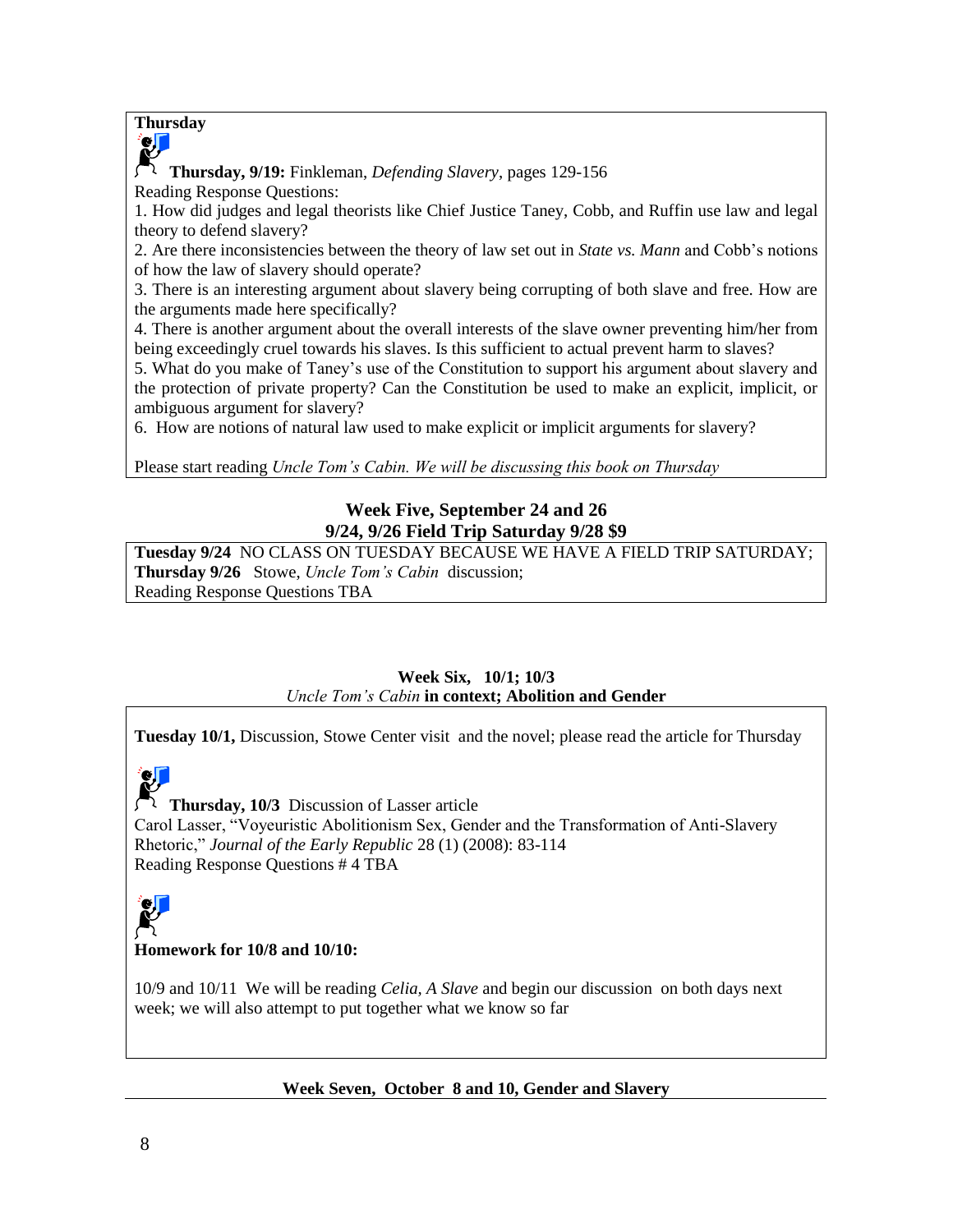**10/8** *Celia, A Slave*, Discussion **10//10** *Celia, A Slave*, Discussion RR#5 due Reading Response questions TBA

## **Week Eight. October 15 and 17 Slave Narratives**

Mary Prince—in Gates, or Full text electronic access

*The History of Mary Prince, A West Indian Slave, related by herself, See the Gates book* (Full text electronic access from the *Documenting the South* Database

10/17 RR#6 DUE

Reading Response questions:

1. What is Prince's experience/trajectory from slavery to traveling to England with her master and what are some of the differences from one island to the other?

2. How did gender shape Prince's experience?

3. There are at least two different tales told here of Prince's character—one she shaped in the narrative, the other evident in the response of her master to her allegations; what are these characterizations?

4. What is Prince's assessment of her different slave owners and what does her views have to do with the commonplace ideas that slavery corrupts the slave owners and society as a whole?

5. Describe Prince's family life from the family she was born into to the one she made?

6. How does Prince experience discipline, labor?

7. Where does religion feature in the narrative?

8. What sort of questions are raised bout Prince's fate in England versus the Caribbean

9. What is Thomas Pringle's role?

For each narrative, we will begin with a discussion of the narrative arc of the story and we will talk/deconstruct the text as a primary source—issue of voice, authenticity, narrative style, veracity abolitionist conventions. We will also talk about additional primary sources that we can use to help contextualize the story

#### **Week Nine. October 22 and 24 10/22 and 10/24 Reading slave narratives as Primary Sources**

Harriet Jacobs— in Gates or Full text electronic access *Incidents in the Life of a Slave Girl* , *See the Gates book* or Full text electronic access (from the *Documenting the South* Database) Reading Response questions: **10/24** RR #7 due

1. What is Jacobs's experience of discipline, labor history, and her "travels"?

2. .How did Jacobs understand her "life" as she reflects from an adult and a female vantage point? What were its lessons for her, for children, and for her peers? For white women? For whites in general?

3. What was Jacobs's narrative have to do say about the commonplace idea that slavery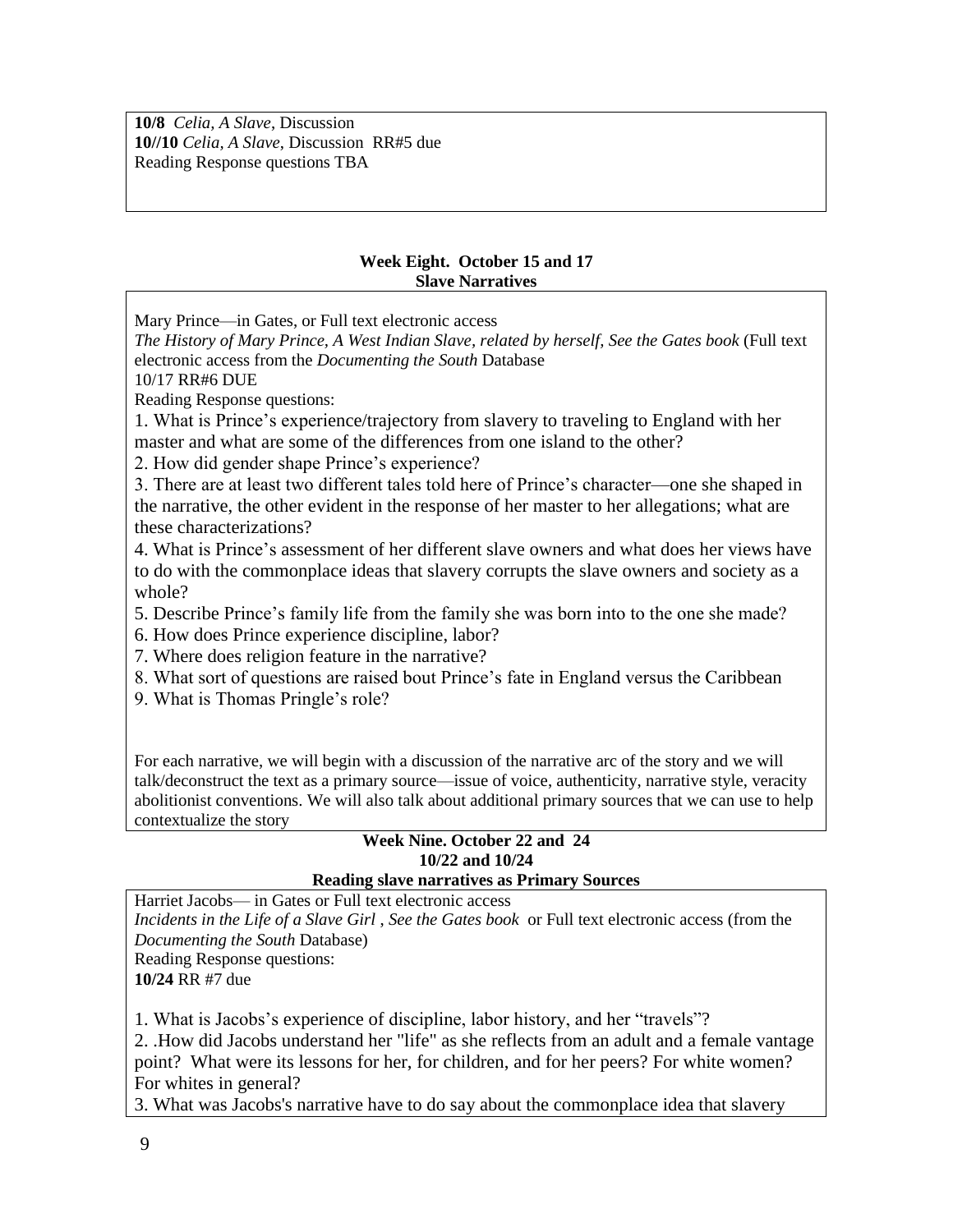corrupts the slave owners and society as a whole?

4. What was Jacobs' experience of family—from the one she was born into and the one she created? What does freedom mean for Jacobs?

5. How does Jacob's treat the theme of religion in the narrative?

7. What information and networks did slave access to try to (a) ameliorate their condition and (b) escape slavery

8. What is Lydia Maria Child's role?

For each narrative, we will begin with a discussion of the narrative arc of the story and we will talk/deconstruct the text as a primary source—issue of voice, authenticity, narrative style, veracity abolitionist conventions. We will also talk about additional primary sources that we can use to help contextualize the story

# **Week Ten. October 29 and 31 10/29 and 10/31**

Reading slave narratives as Primary Sources

*Narrative of the Life of Frederick Douglass, See the Gates book* Sarah N. Roth, "How a slave was Made a man: Negotiating Black Violence and Masculinity in Antebellum Slave Narratives" *Slavery & Abolition* 28 (2) (2007): 255-75

10/29 RR #8 due Reading Response questions

- 1. What is Douglass's experience of discipline, his labor history and his "travels"
- 2. How did Frederick Douglass understand his "life" as he reflects from an **adult** and a **male** vantage point? What were its lessons for him and his peers and for Northern and Southern whites?
- 3. What was Douglass' assessment of both his **male** and **female** slave owners and what does his views have to do with the commonplace ideas that slavery corrupts the slave owners and society as a whole?
- 4. What are some of the differences between urban and more rural plantation life?
- 5. What are the characteristics of the Northern society Douglass encounters?
- 6. What are the competing definitions of freedom and which does Douglass identify with?
- 7. How does Douglass treat the theme of religion in the narrative?
- 8. What was Douglass's experience of family—from the one he was born into and the one he created?
- 9. What information and networks did slave access to try to (a) ameliorate their condition and (b) escape slavery

10/31 Discussion of Roth article

For each narrative, we will begin with a discussion of the narrative arc of the story and we will talk/deconstruct the text as a primary source—issue of voice, authenticity, narrative style, veracity abolitionist conventions. We will also talk about additional primary sources that we can use to help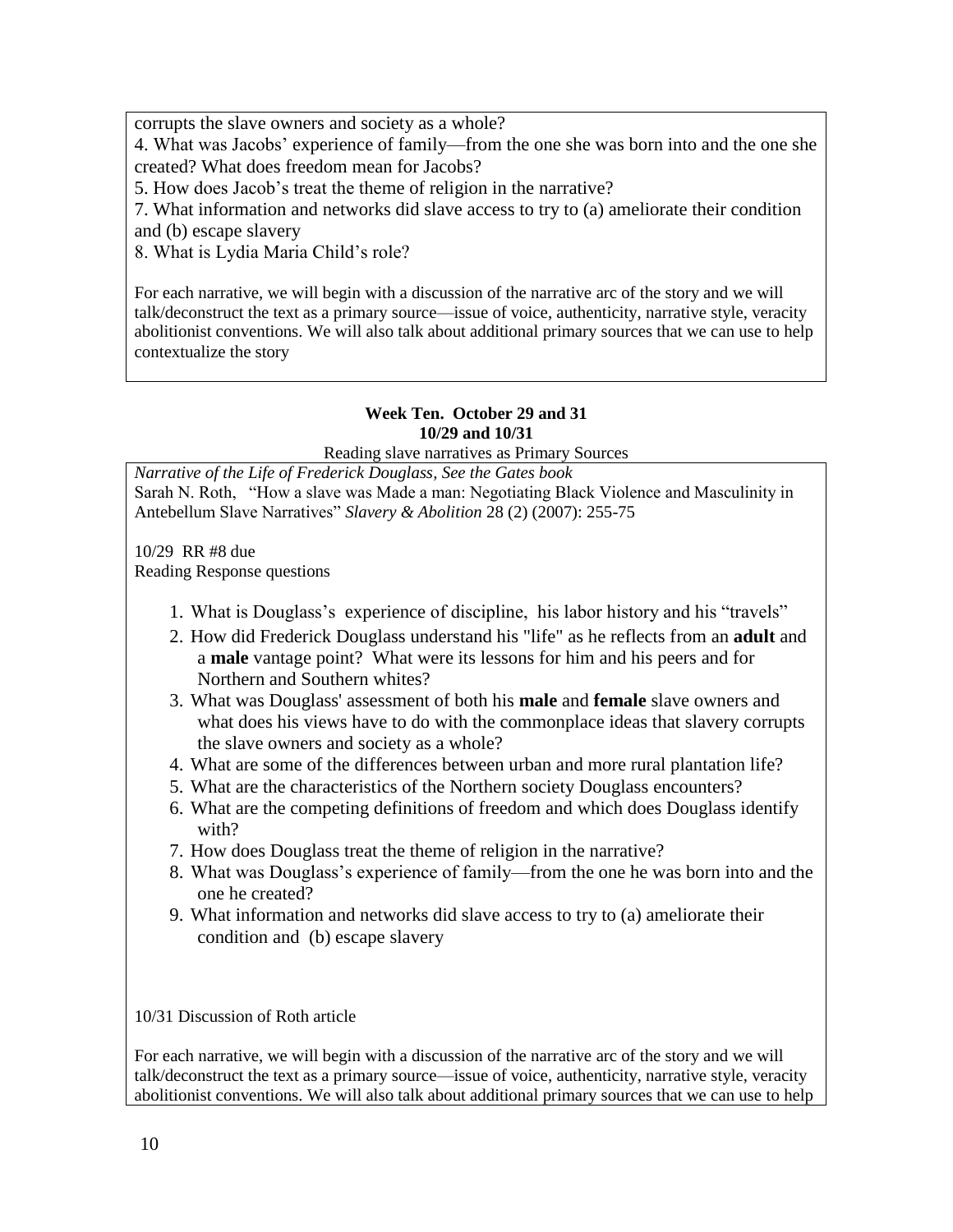contextualize the story

(Full text electronic access from GOOGLE BOOKS)

# **Week Eleven, 11/5 and 11/7 Historians and the Antislavery Movement I**

<u>e L</u> 11/5 and 11/7 We will read Stewart, *Holy Warriors* in two part **11/5** *Holy Warriors,* preface-96

**11/7**, *Holy Warriors,* 97-206, Reading Response Due

## **Week 12. November 12 and 14 11/12 and 11/14 Historians and the Antislavery Movement II**



 **11/12** Brown, *Moral Capital*, intro-part 2 **11/14** Brown*, Moral Capital*, part 3 and part 4 and epilogue

## **November 19, November 21: Work on your papers; individual meetings with Dr.Vernal Thanksgiving vacation\*\*\* November 23-30\*\*\***

**Week 15, December 3, 5.No Classes. Continue working on papers.** 

#### **Sources that can help**

There are other sources that can help us with some of the issues raised in the narratives. Here are 7 examples that you can use depending on the angle of your research; The Sidney Mintz book *is a compendium of primary sources*; the secondary sources are also helpful to everyone PRIMARY SOURCES Example 1: *The Fugitive slave Act, 1850*,<http://www.usconstitution.net/fslave.html> Example 2: Charles, P. Bush, *The Fugitive Slave Law: A sermon, preached in the fourth congregational church* by rev. Charles p. Bush, 1854—full text from Google Books Example 3: Sidney Mintz, *African American Voices, A Documentary History, 1619-1877* (Full text online with amazing sections on different themes that everyone should use ): **please browse this and choose a chapter, and in that chapter 3-4 sources perhaps** Example: Phillip S. Foner**, Lift Every Voice:** *African American Oratory* **Consider American newspapers, pamphlets etc SECONDARY SOURCES** 1. Dwight A. McBride, *Impossible Witnesses: Truth, Abolitionism, and Slave Testimony*